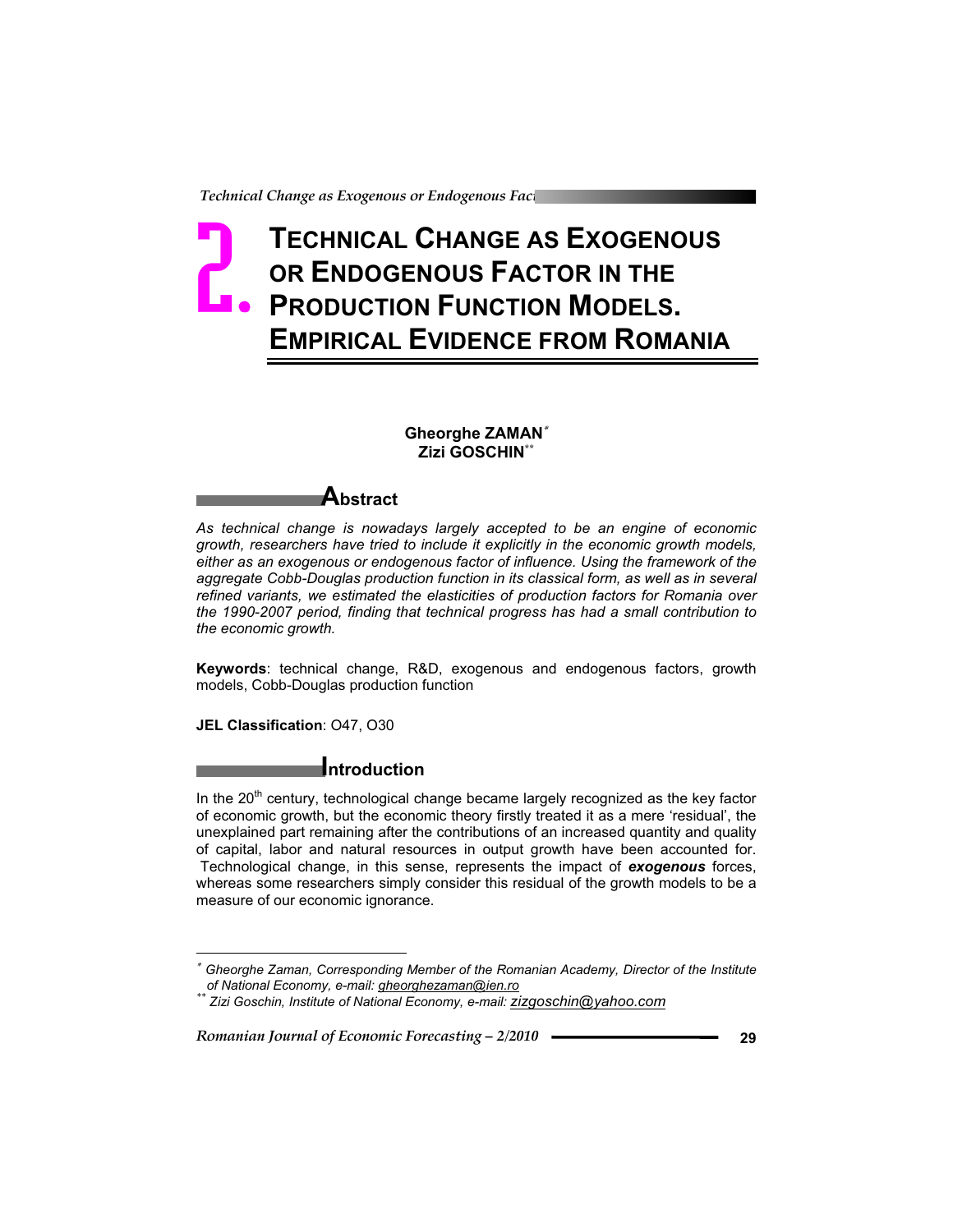*Institute of Economic Forecasting*

The theory of economic growth reconsidered recently the nature of technological change and the concept of knowledge. Since technical progress is closely associated with the knowledge emerging from research and development activities, *endogenous* technical change is considered to be generated by formal R&D activities. Therefore, the new growth economic theory included R&D as a factor of influence in the macroeconomic models.

The endogenous or exogenous nature of the technological change refers to its source: endogenous change is internal to the national economy, being created by domestic private or public enterprise, while exogenous change is external, originating from foreign sources.

Starting from these overall considerations, we attempted to model the economic growth in Romania in the last two decades by explicitly taking into account the technical change in its exogenous and endogenous form. The present paper extends our previous studies on aggregate production functions for Romania (Zaman and Goschin, 2007a, 2007b), including the variables R&D expenditures, R&D investments and R&D workforce as new factors in the production function model.

The paper is structured as follows. In the next section, we give a short overview of the relevant literature, discussing the role of technological change as an exogenous or endogenous factor in the economic growth models. Section 3 provides some explanation on the data used and the results of the model estimations for different variants of the classical and R&D based Cobb-Douglas production functions. Section 4 provides concluding comments and directions for future research.

## **Technical progress in the models of economic growth**

Although technological progress, managerial improvements, and innovation in general are nowadays largely regarded as key contributors to economic growth, such concepts entered relatively late the history of economic thought. The present approach to the topic of technological change in the mainstream economic literature is largely based on Schumpeter's writings in the early 1900s. Schumpeter (1939) defined technical progress in terms of production function, which describes the way the production output varies according to the quantity and quality of the input factors. The technological change represents the factor that shifts the production function.

The production functions originated from the works of Cobb and Douglas (1928), as tools for testing macroeconomic hypotheses related to marginal productivity and competitiveness. The increasing interest in growth and technological change produced an expansion of the production functions in the neoclassical models of economic growth. New technical progress-related elements were added to the analysis, such as total factors productivity and efficiency (Tinbergen, 1942; Stigler, 1947; Fabricant, 1954), capital efficiency as measured by embodied technical progress (Mairesse, 1978), differences in public and private investments in research and development (Griliches, 1980; Griliches and Mairesse, 1984), the presence of economies of scale in production (Griliches and Ringstad, 1971; Mairesse, 1975), the diffusion of information technology (Brynjolfsson and Hitt, 1995; Lichtenberg, 1995).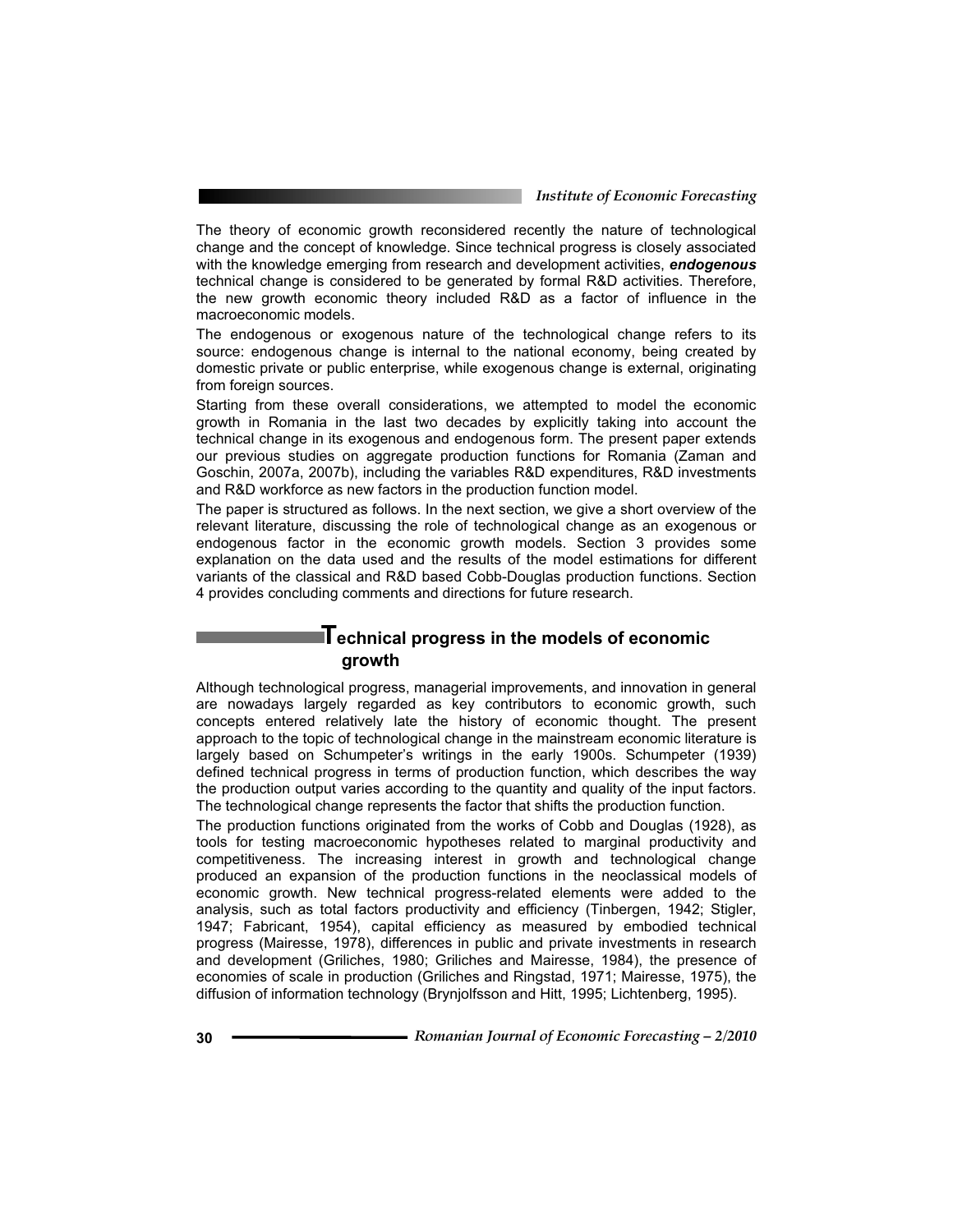The early production function empirical studies focused on technological change were summarized by Solow (1957), who concluded that technical progress is the source of the largest part (87.5%) of the entire economic growth. Starting from the standard neoclassical approach in a Cobb-Douglas model with two production factors (capital and labor), Solow advanced the concept of an aggregate production function such as:

$$
Y = f(K, L; t), \tag{1}
$$

where: *Y* is the output and *K* and *L* represent capital and labor inputs, and the variable *t* (time) is expressing in the production function the *exogenous technical progress*. Solow explicitly called technical progress any shift of the production function, including the improvement of labor force training. When technical progress is neutral, the equation (1) may be reformulated as:

$$
Y = A_t f(K, L). \tag{2}
$$

where:  $A_t$  is a function of time which allows for neutral technical progress. Differentiating this equation with respect to time and dividing the result by Y it results:

$$
\frac{\dot{Y}}{Y} = \frac{\dot{A}}{A} + \alpha \frac{\dot{K}}{K} + \beta \frac{\dot{L}}{L}
$$
 (3)

where: á and â represent the share of capital and labor in the output and  $\frac{\dot{A}}{A}$  is the technical progress determined as a residual based on the output change which cannot

be explained by increasing capital and labor.

Under the assumption of constant returns to scale  $(4= 1-2a)$ , equation  $(3)$  becomes:

$$
\frac{\dot{y}}{y} = \frac{\dot{A}}{A} + \beta \frac{\dot{k}}{k},\tag{4}
$$

where: *Y/L=y* (output per man hour) and *K/L=k* (capital per man hour).

Based on relation (4), the technical index can be computed by using series of labor productivity, capital per man-hour and the share of capital.

Solow's model dominated empirical studies up to the early seventies, although it does not allow for a more in-depth analysis of the determinant factors of technical progress and the measurement of their contribution to economic growth. Other researchers have attempted to decompose growth into contributing factors using refined models that allowed for such factors as human capital, technological improvements embodied in capital, multiple sectors and so on. As the statistical methodology and the national accounts improved, the initial conclusion of Solow, which attributed to technical progress almost the entire economic growth, began to fade. Nevertheless, there are relatively more recent studies (Jorgenson 1990, Denison 1985, Matthews *et al*., 1982) which suggest that an important part of economic growth (about one-third) is "residual growth".

In the growth theory, technological change is considered to express the impact of new knowledge on the production function of the firm or nation. This new knowledge may be exogenous if generated outside the economic process or endogenous if it emerges from within the economic process. The hypothesis of the exogenous character of the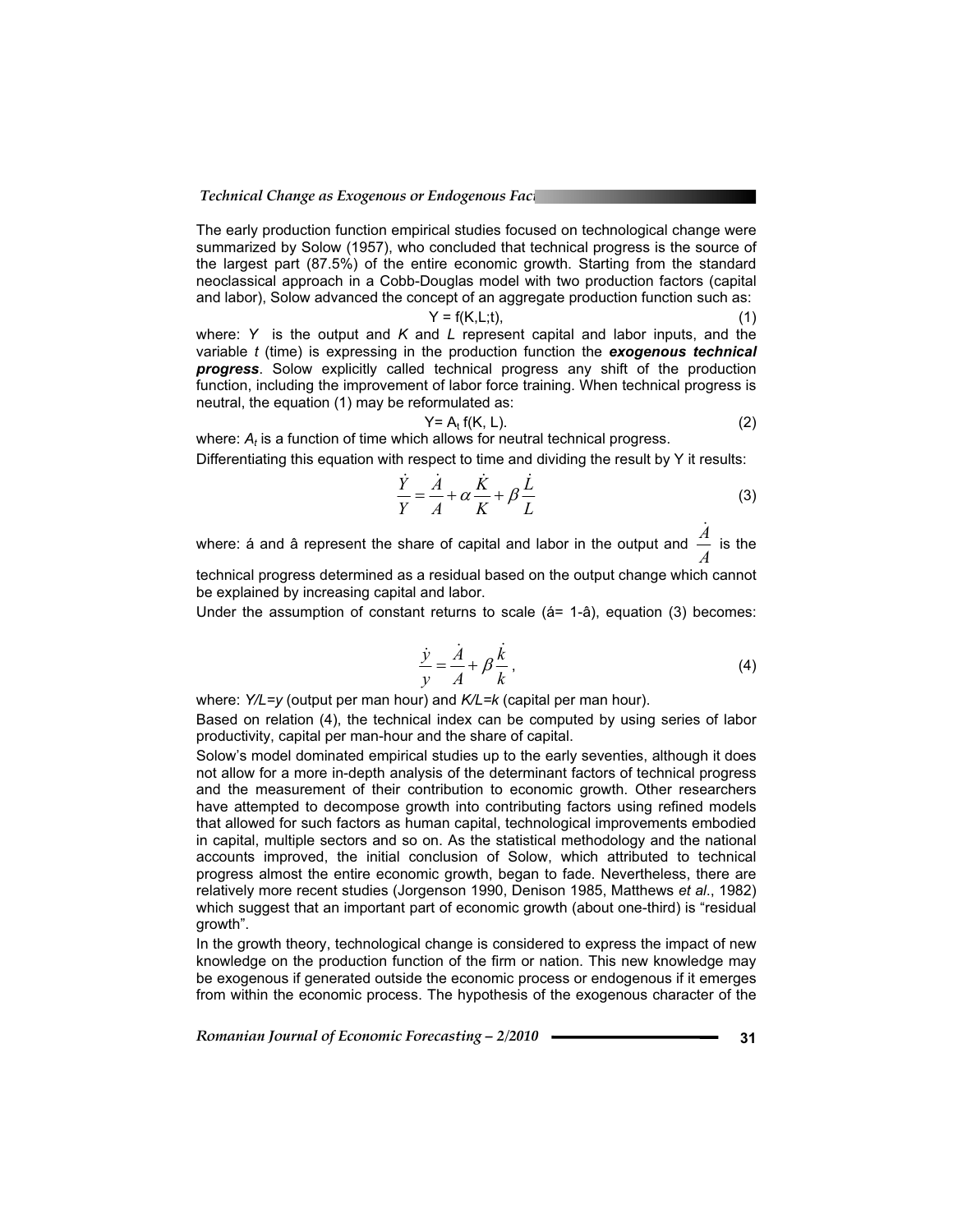technical progress in the neoclassical models of economic growth was challenged earlier by new theoretical and empirical developments. Researchers have attempted to demonstrate the *endogenous character of the technical change* (the term was first introduced by Lucas in 1966) both from a theoretical perspective (Arrow, 1962; Kaldor and Mirrlees, 1962) and from an empirical one (Aghion and Howitt, 1992, 1998; Romer, 1990).

The endogeneity or exogeneity of technological change refers to its source. The exogenous technological change is generated outside the economic process, *falling like manna from heaven* (Scherer 1971, p. 347), while the source of endogenous technological change is the economic process itself, in response to profit and loss.

Investing resources in R&D and others types of knowledge, such as human capital, generates innovative opportunities that explain endogenous technological change. Griliches (1979) was the first to introduce in the production function the R&D stock, computed as accumulated value of R&D expenditure after depreciation, to be one of the variables in his so-called knowledge-capital model. Many empirical studies that followed estimated production functions of the Cobb-Douglas type including various input indicators, and, as a rule, the expenditures for research-development, either aggregated or decomposed into components such as fundamental and applicative research, or private or governmental research (Griliches, 1980; Mansfield, 1980; Nadiri, 1980; Scherer, 1982; Terleckyj, 1974; Griliches and Lichtenberg, 1984).

The standard knowledge production function model includes the stock of knowledge as a separate production factor in the standard Cobb-Douglas function:

$$
Y_t = A \cdot D_t^{\beta} \cdot K^{\alpha 1} \cdot L^{\alpha 2} \cdot e^{\mu t}
$$
 (5)

where:  $Y_t$  is output,  $D_t$  is the stock of knowledge,  $L_t$  is the labour input,  $K_t$  is capital input, *A* is a constant and *µ* is a trend variable which catches other influences.

This is the typical evaluation model of total productivity of R&D and efficiency factors. From (5), the total factor productivity (TFP) is measured as:

$$
\mathsf{TFP}_{t} = \mathsf{Y}_{t} / (\mathsf{K}, \mathsf{L}) \tag{6}
$$

Estimates of the effect of innovation on total productivity of factors can be obtained (Griliches and Lichtenberg, 1984) either by using a measurement of the R&D stock of capital, as in the relation:

$$
\log \text{TFP}_t = \log A + \beta \log D_t + \mu t \tag{7}
$$

or by using a measurement of the R&D intensity (depending on output) in a regression relationship of the change of the total productivity of factors:

$$
d \log TFP_t = \rho \frac{R_t}{Y_t} + \mu \tag{8}
$$

where:  $R_t$  is the R&D flow, in contrast to  $D_t$  which represents the accumulated capital of R&D.

Equation (7) offers a measurement tool of output elasticity depending on scientific knowledge (parameter  $\beta$ ), while the equation (8) represents a measurement tool of the social efficiency (profitability) of scientific knowledge (parameter  $\rho$ ), R and Y being measured by the same unit. The quality of statistical data and the area of interest determine the selection of the method of measurement.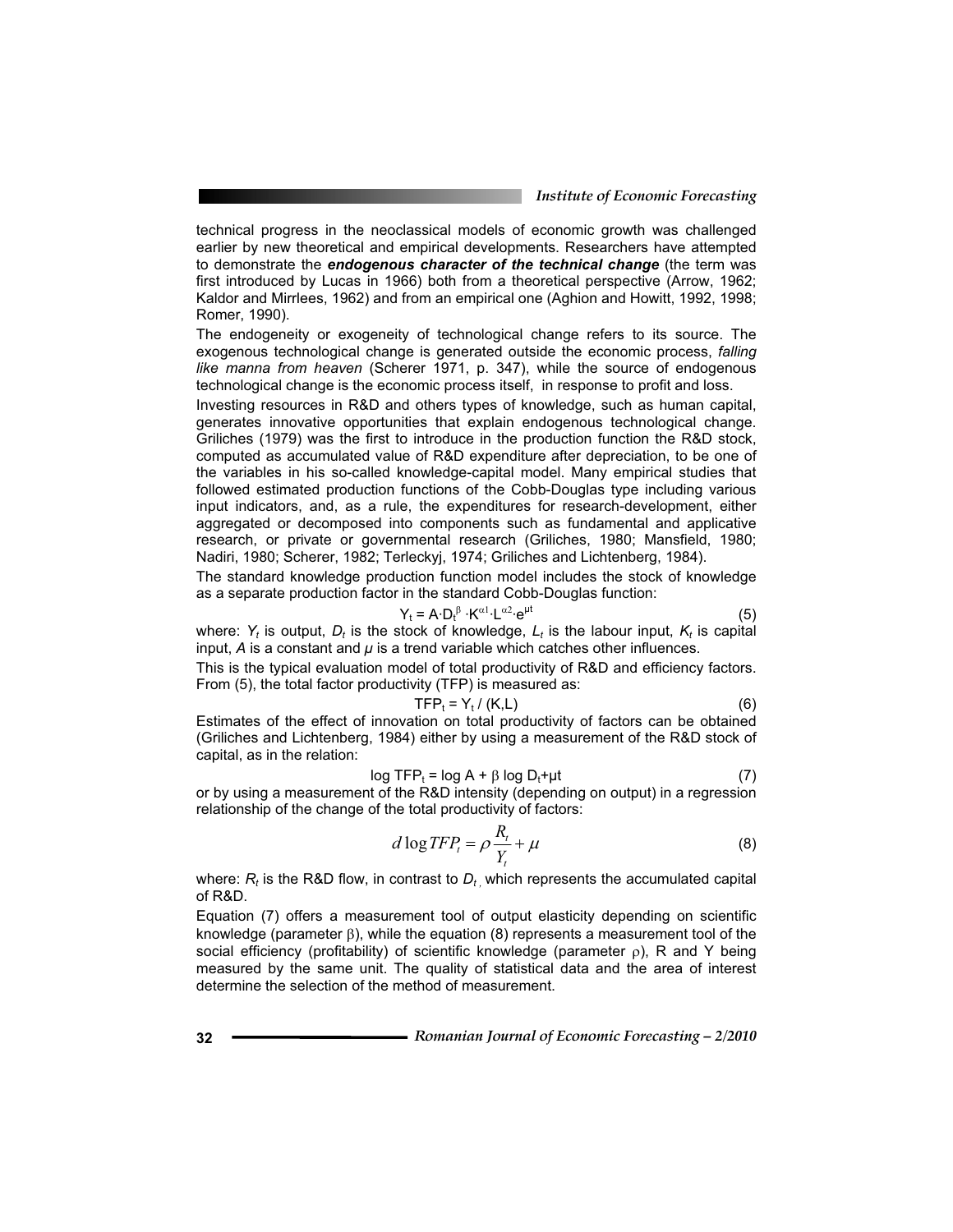From the theoretical viewpoint, applying these two methods faces the difficulty of separating knowledge from the other factors of the production function. The total factor productivity is usually estimated by subtracting from output the capital and labor factors, weighted by their specific shares. Under perfect competition, the price of the production factors is equal to their marginal productivity; hence, their shares in output are equal to their exponents from the production function, but under imperfect competition, measuring the total productivity of the factor would cause errors (Hall, 1990).

From the empirical point of view, there are difficulties of measurement, especially in the case of value added and research-development variables. Value added can be affected by several errors, the most severe being generated by the use of gross product deflator for building the real value series (Stoneman and Francis, 1994). R&D data cause even more problems due to the difficulties in defining the variable, choosing the lag, and adjusting for depreciation and inflation (Griliches, 1988). A major difficulty relates to measuring innovative outputs. From all available data on R&D inputs and outputs, R&D expenditures are most frequently used, along with the number of patents, the technological balance of payments, machinery and tool import, and dissemination. This choice of R&D expenditures as the main measure of input in innovation is heavily based on reasons of availability and correctness of data. Another major issue concerns the cyclical nature of the total factor productivity data (Cameron and Muellbauer, 1996).

The new theory of economic growth represented the starting point for a series of models where growth was driven by the technical progress endogenously resulting from the research-development efforts of the economic agents pursuing maximization of profit. This hypothesis implies the fact that the funds allotted to the R&D sector and probably other governmental policies may influence the long-term economic growth rate.

All modern developments of Cobb-Douglas functions are included under the cover of the *New Growth Theory***,** the most important contributions to it being the ones of Romer (1990), Aghion and Howitt (1992), Grossman and Helpman (1991). In contrast to the Solow model, in the works of these researchers, growth is endogenously generated by the R&D activity, any increase in level of resources allotted to the R&D sector triggering an increase in the economic growth rate.

The New Growth Theory views technological progress as a result of economic processes. Unlike previous theories which treated technology as a product of nonmarket forces, as exogenously given, the New Growth Theory has internalized technology in a type of model showing how markets are functioning and how knowledge and technology, unlike physical objects, are producing increasing returns as a driving force of economic growth.

The exponents of the new growth theory explicitly modeled knowledge as an output quality of the research-development sector and proved that, contrary to the neoclassical conclusions of the diminishing-returns technology, the introduction of the human capital changed the production function into one with increasing returns.

The aggregate production function in the new growth theory differs from the neoclassical one by entering the human capital H as a new factor of production (*the*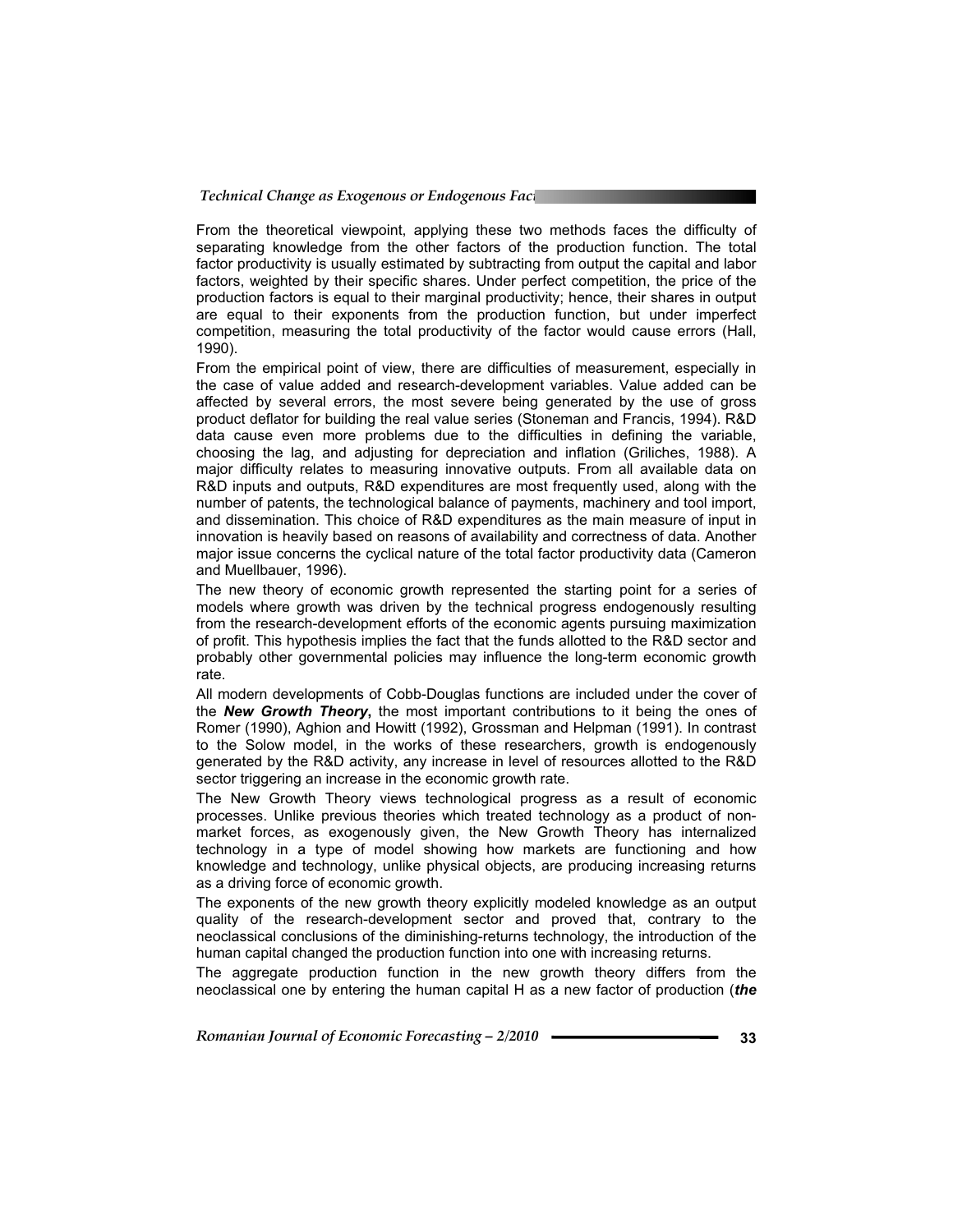*augmented Solow model*), apart from the physical capital K and labor L: *Y= F(K, L, H, A).* Moreover A is no longer a constant, but a function of the stock of knowledge from the R&D, which is offsetting the diminishing returns of the other inputs by increasing marginal productivity (Romer, 1986).

Lucas (1988) reached similar conclusions. He showed that the human capital in the economy had a positive externality effect, since it affected the productivity of individual firms even though it was not involved in individual profit-maximizing decisions, and this explained its potential for increasing returns to all factors of production.

According to Romer, knowledge is an uncompetitive (non-rivalry) good and at the same time a good exclusively based on patents and copyright, which motivates companies to develop R&D activities in order to obtain the corresponding monopoly profit (Romer, 1990).

The approach of Aghion and Howitt is based on Schumpeter's idea of "creative destruction", a competitive process by which new innovations diminish or eliminate the value of older ones, which they replace (Aghion, Howitt, 1992).

Several models from this category are either "horizontal differentiations" models where growth is generated by the development of new products or "vertical differentiations" – models of quality improvement, where quality (and implicitly productivity) of some intermediary goods constantly increases therefore supporting long-term growth.

The fundamentally different nature of investments in knowledge has a central place in *the endogenous economic growth model of Romer* (1990). He introduced a new modeling strategy focusing on the determinants of technology itself. The model has four factors: capital, labor, human capital and technology. Capital K is represented by goods of long use for manufacturing final goods with a variety degree depending on the technological level of production. The labor factor L refers to unskilled labor. Knowledge is separated by the rival (competitive) component embedded in individuals – human capital H represented by education and on-the-job training – and an endogenous non-rival technological component, A, which is independent from individuals and which can be accumulated without limits. Technology is represented by a stock of manufacturing industrial models (designs) of goods, which are accumulated in time, as a result of research efforts. Fabrication models are excludable from the viewpoint of their direct use in production, meaning that only the owner of the patents may use them. Still, increasing the general stock of knowledge and generating new technological models, each new product that emerges contributes indirectly and non-exclusively to increasing production. In conclusion, technology is only partially excludable.

The New Growth Theory is helping to understand the ongoing change from resourcebased economy to a knowledge-based economy. According to Romer (Romer, 1993, p.345):"*No amount of saving and investment, no policy of macroeconomic fine-tuning, no set of tax and spending incentives can generate sustainable economic growth unless it is accompanied by the countless large and small discoveries that are required to create more value from a fixed set of natural resources*".

Increasing returns as a pillar of the New Growth Theory, associated with the nonrivalry aspects of knowledge, have a series of implications for economic theory and practice such as: almost limitless opportunities for growth; market tendencies to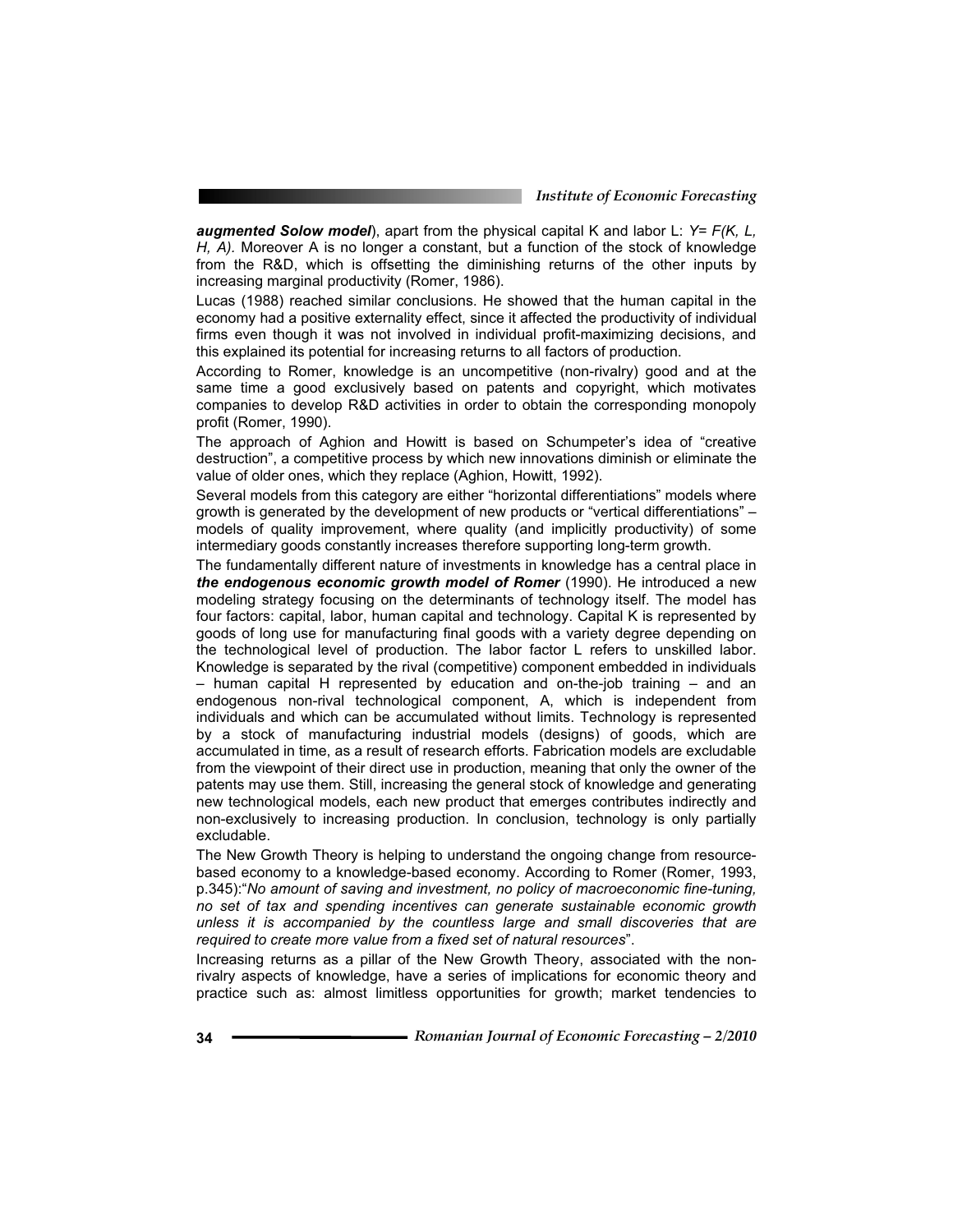under-invest knowledge; knowledge-based economy tends towards monopolistic competition; possibility of multiple equilibrium.

Based on these overall considerations, in the next section we have used the Cobb-Douglas production function framework in order to carry out the analysis of technical progress from both exogenous and endogenous perspective, emphasizing its influence on Romanian economic growth.

## **Classical Cobb-Douglas and R&D based production functions estimated for Romania over 1990-2007 period**

This section aims to analyze, by means of the Cobb-Douglas production function methodology, the driving forces of Romanian economic growth in 1990-2007, focusing on the role of technical progress captured in its exogenous and endogenous forms.

The Cobb-Douglas model is a common choice in empirical studies on the factors of economic growth because it has some attractive features. Besides being easy to estimate, its parameters represent the elasticities of the increment of economic output with respect to changes in the variables, and these elasticities are constant, thus indicating the shares of the production factors in the total output. Although this model implies some limitations due to the simplifications on which this view is based we believe this approach to be useful for our research purpose.

The model of the Cobb-Douglas type aggregated production function was estimated envisaging both the classical approach of technical change as a residual factor and the new growth theory approach of technical progress endogenously generated by research and development activities. Considering the large role played by R&D activities and related investments in creating technological progress, different variables related to research and development activities in Romania were included in the Cobb-Douglas production function model. The analysis was undertaken at both national and regional scale, using time series and cross-sectional data, respectively. Time series datasets were built for GDP, gross fixed capital formation, employed population, total research-development expenditures, private R&D expenditures, public R&D expenditures, R&D employees in the public and in the private sector, for the period 1990-2007. The annual values were transformed into constant 1990 prices, using the GDP deflator. The time span envisaged by our analysis was limited by the available comparable data issued by the Romanian official statistics.

The successive changes in statistical methodologies for measuring the researchdevelopment activities are a serious obstacle to building long series of comparable statistical data and we had to use different estimation methods in order to construct our datasets. For instance, until 2000 R&D employees and R&D investments were broken down by type of ownership into public, mixed and private sectors, but only majority state and majority private sectors were used afterwards. In order to ensure comparability for a longer time series, we had to split the mixed sector into majoritystate-owned and majority-private by using as a distribution key the average shares of the public and private sectors in the previous years.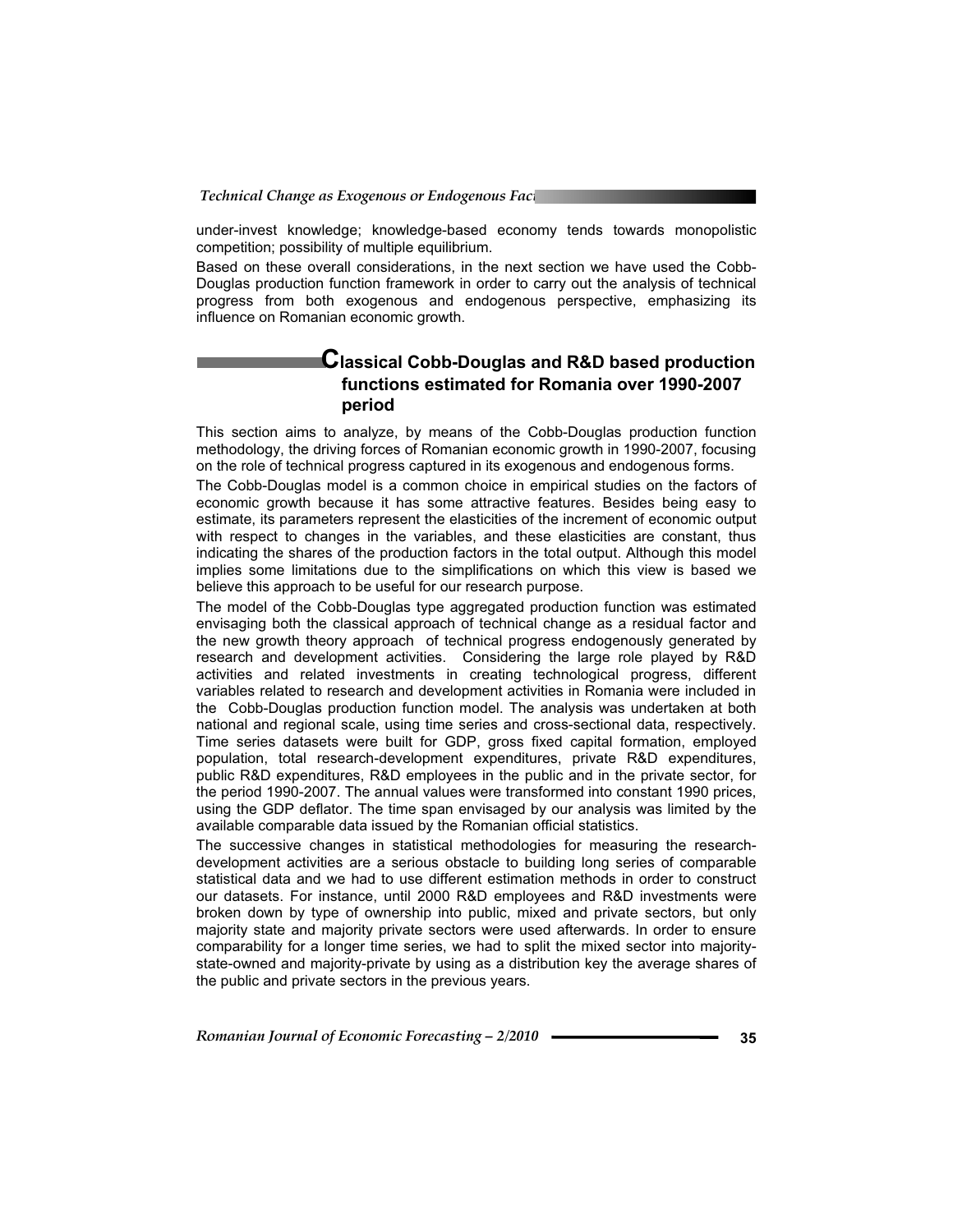*Gross fixed capital formation* was used as a proxy for the production factor capital. Even if these data do not reflect entirely the production factor capital, they currently represent the best available information in the Romanian official statistics.

*Total research-development expenditures* are used in this model as a measure of total investments (material and intangible) in the R&D sector. The construction of the R&D data series is usually the key issue for this type of analysis. In many studies, the R&D stock is calculated as the accumulated value of R&D expenditure after depreciation, a procedure which implies the assumption that all of the R&D expenditure is accumulated with 100 percent certainty and that the R&D stock depreciates with a certain fixed rate. Since long time-series data on R&D are rarely available, other studies assume that the growth rate of R&D flow is equal to that of R&D stock, which implies that the ratio of R&D expenditure to R&D stock is stable. The estimation model in this paper uses only information on R&D expenditure, not R&D stock, which brings about the advantage that there is no need for strong assumptions with regard to the R&D activity, such as a fixed rate of depreciation and the linear and certain accumulation of knowledge.

The labor production factor was divided into two components: *total employed population outside the research-development sector* and *the number of employees in R&D*. The same type of division was applied to the capital production factor.

Several growth models were applied using the Cobb-Douglas production function framework in its classical form with exogenous technical change and also some refined variants that allow for including new variables that reflect the R&D activity as a proxy for endogenously generated technical change.

#### **Model 1. The Cobb-Douglas production function with exogenous technical change**

Starting from the standard neoclassical model, we have used first a Cobb-Douglas production function with *Hicks-type neutral technological change* (Hicks, 1932), in the following form:

$$
Y = A K^{\alpha} L^{\beta} e^{\lambda t}, \qquad (12)
$$

where:  $\alpha$ ,  $\beta$ ,  $\lambda$  > 0,  $\alpha$  and  $\beta$  are output elasticities with respect to capital and labor, respectively, the parameter  $\lambda$  is related to technological change, *t* represents time variation and A is a constant.

The component  $e^{\lambda t}$  captures the Hicks neutral technological change that does not modify the elasticity of substitution between the factors of production.

We proceeded next to the estimation of the parameters of the aggregated production function for the 1990-2007 period using the Eviews software package and got the following results:

GDP = 
$$
0.021 \text{K}^{0.3564} \text{L}^{0.7783} \text{e}^{0.0105t}
$$
 (13)

Lagged models were further applied by using a one-year lag for K and L and different variants (1, 2 or 3 years) for the technological change captured by the residual component  $e^{\lambda t}$  . The results were similar, regardless of the amplitude of the lag:

 $GDP = K^{0.4098} L^{03377} e^{0.0105t}$  (14)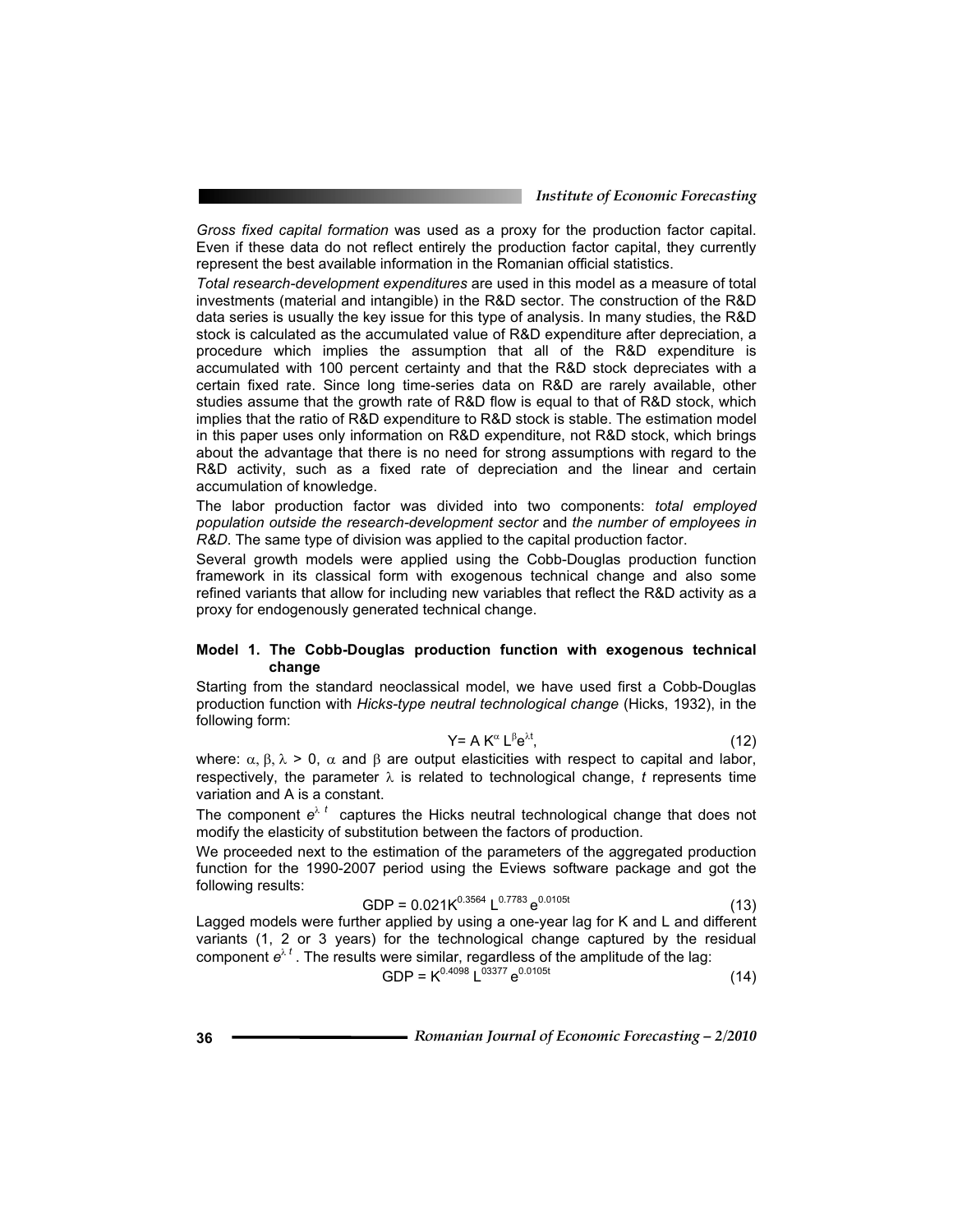The lagged models should be preferred because the investments that we used as a proxy for the capital factor K become fully productive in time and the technological progress also needs time to reach its potential economic impact.

The usual statistical tests were performed in order to check the regression results from the previous models: the proportion of variance accounted for the model  $(\mathsf{R}^2)$  is very high, the Durbin-Watson statistic is within the accepted statistical limits, showing no autocorrelation of errors, and the computed Fisher statistic exceeds by far its critical value. The estimates of the model parameters are highly significant as well.

**Table 1**

#### **Exogenous versus endogenous contribution of technical change to GDP growth**

|                              | Factors' shares (%) |        |         |            |
|------------------------------|---------------------|--------|---------|------------|
| <b>Production factor</b>     | Model 1             |        | Model 2 |            |
|                              | no lag              | lagged | no lag  | 3 year lag |
| Capital K                    | 31.12               | 54.82  | 54.16   | 69.18      |
| Labor L                      | 67.96               | 45.18  | 43.60   | 40.84      |
| Exogenous technical change   | 0.92                | 1.40   |         |            |
| Endogenous technical change* | -                   | ۰      | $-2.24$ | -10.02     |

*\*Based on R&D expenditures.* 

*Source: Authors' computations.* 

Of special interest is the analysis of the production function parameters and the economic policy conclusions that might be derived from it. Thus, the estimated parameters allow for measuring the contribution of the production factor capital K, labor L and residual  $e^{\lambda t}$  (which stands for exogenous technical change) in obtaining

the output Y as 
$$
\frac{\alpha}{\alpha + \beta + \lambda}
$$
,  $\frac{\beta}{\alpha + \beta + \lambda}$  and  $\frac{\lambda}{\alpha + \beta + \lambda}$ , respectively. The results of this

computation are given in Table 1.

The outcomes of model 1 indicate that the exogenous technical change has an extremely small contribution from 0.92% to 1.40% in GDP growth, depending on the lag (Table 1). This should raise concern and alert the decision makers with regard to the mix of economic and social policies necessary for increasing the contribution of technological progress, especially if we take into consideration the international trend towards the knowledge-based society. Technological advancement, the primary factor of contemporary economic growth, as demonstrated by the experience of developed countries, seem to act with extremely modest effects in the Romanian economy.

#### **Model 2. The Cobb-Douglas production function including R&D expenditures**

A different perspective on the source of technological progress is obtained by introducing the R&D expenditures into the standard Cobb-Douglas model in order to capture the endogenous technological change, considering the no-lag variant:

$$
GDP = K^{0.4259} L^{0.3428} R^{-0.0176}
$$
 (15)

and the lagged model (one-year lag for K and L and three-year time lag for R):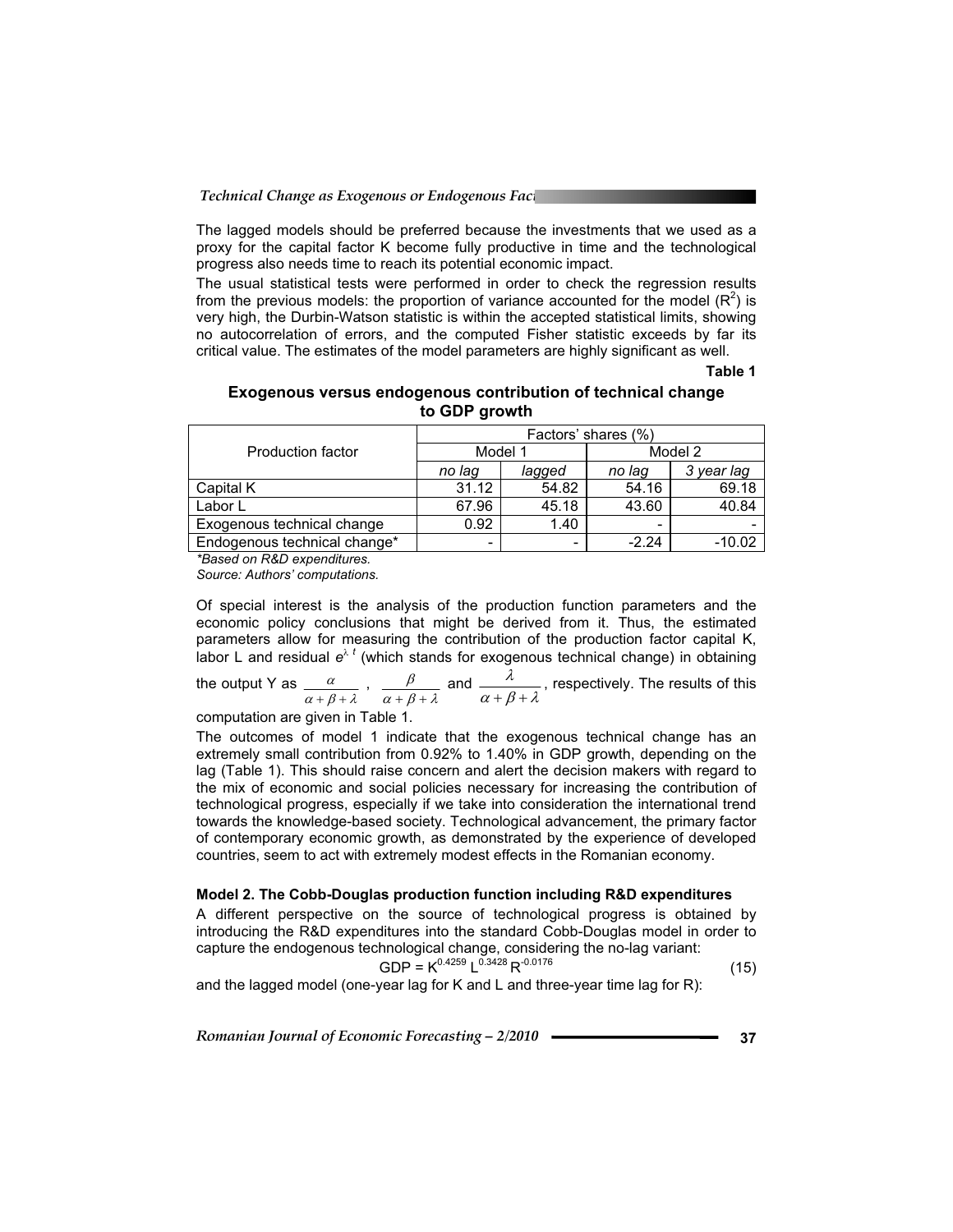$$
GDP = K^{0.5138} L^{0.3033} R^{-0.0744}
$$
 (16)

where: R is the annual expenditure on R&D (in constant prices).

As previously stated, the lagged model is preferable, especially for R&D expenditures, which take time to reach their full growth potential. Alternative estimations with different values of the lag, for the purpose of discovering the sensitivity of R, showed that from a statistical perspective a three-year lagged model is best fitted. This result is in line with other empirical studies that indicate a lag time of 3 to 5 years of the returns on R&D investment.

The statistical tests performed for this model also gave good results; all the estimated coefficients are highly significant.

In this model the capital surpasses by far the labor share in GDP growth and the endogenous technical change has a negative contribution (Table 1), indicating the economic underperformance of the R&D sector. From a statistical perspective, the negative sign of the estimated coefficient of the variable R is explained by its divergent movement as compared to GDP: while GDP was in an upward trend for the largest part of the period under consideration, and its growth accelerated in the last years, R&D expenditures mostly declined or had very modest increases since 1990, still remaining under that level.

#### **Model 3. The Cobb-Douglas production function including R&D investments and employees**

In the standard Cobb-Douglas model, the two production factors, labor and capital, are both decomposed into components in order to account separately for the R&D capital and labor inputs. Using aggregated data for the period 1990-2007, and considering a three-year lag for the R&D variables and one-year time lag for the other variables we have obtained the following estimation of the production function:

GDP = 
$$
K^{0.5374}
$$
  $K_R^{-0.0012}$  L<sup>0.3397</sup> L<sub>R</sub><sup>-0.0764</sup> (17)

where: K – gross fixed capital formation (excluding investment expenditure in R&D);

 $K_R$  – capital investments in research-development;

L – employed population outside the research-development sector;

 $L_R$  – number of employees in the research-development sector.

The usual statistical tests employed for this model produced good results on the whole, but high standard errors of the estimate of  $K_R$  and  $L_R$  make it difficult to come to definite conclusions. Based on the estimates of the production function parameters we have computed the contributions of the factors to GDP growth. The results indicate capital and labor shares similar to the previous model (67.22% for capital and 42.49% for labor) and negative influences of investments in R&D (-0.15%) and R&D employees ( -9.55%). The R&D influence from the previous model is now split up into its capital and labor components.

Negative returns on R&D investments and employees indicate that these variables have moved against GDP on a consistent basis (Appendix 1). The negative impact of the labor force employed in R&D on GDP growth in Romania can be explained by the permanent drop in number of R&D employees after 1990, a development which goes against international trends. To this are also added other negative influences on the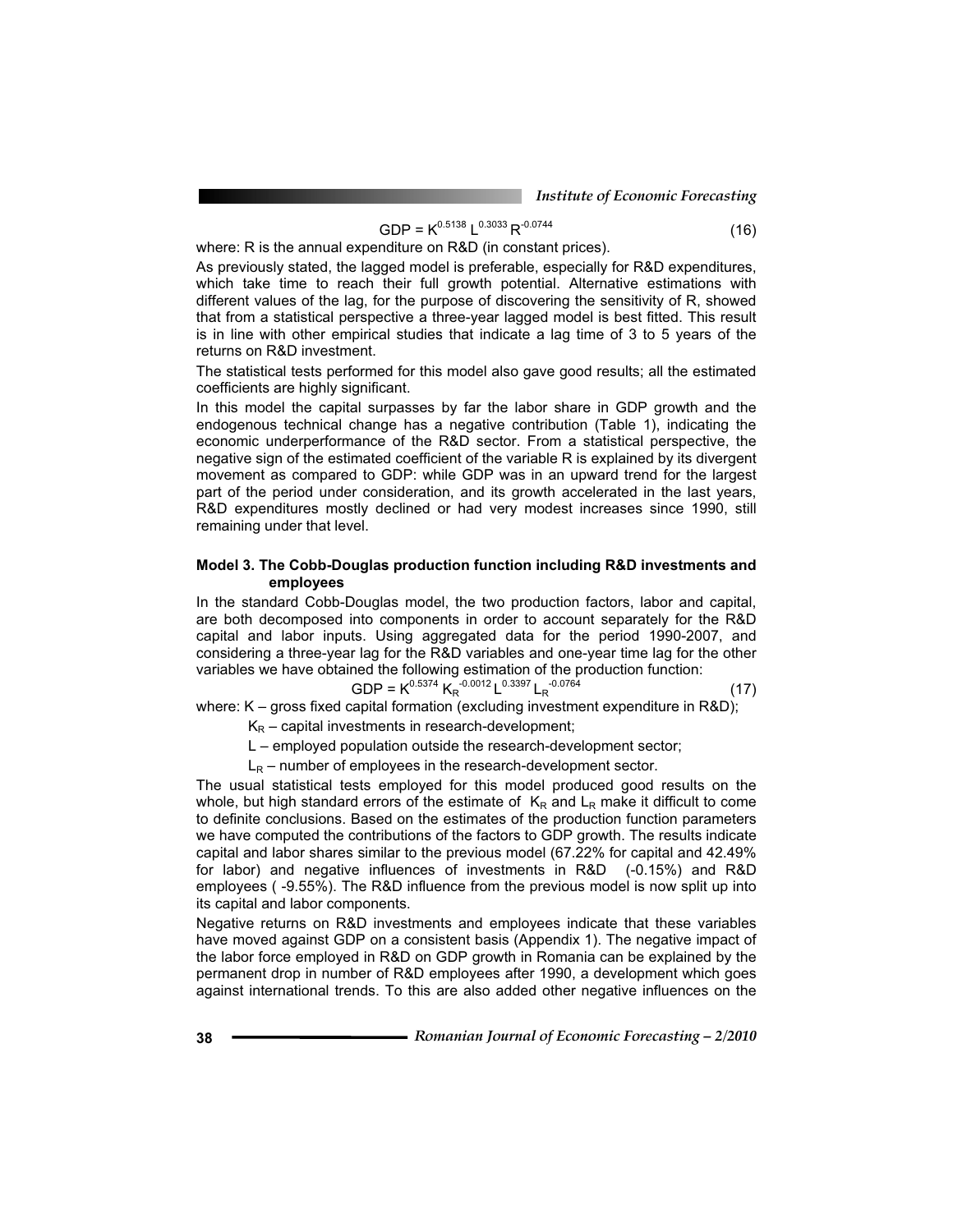research-development personnel: emigration abroad of a significant part of the highlyskilled labor force (brain-drain), the relation brain-loss\_brain-win being disadvantageous in the case of Romania; the ageing of the research labor force; migration of researchers to other better paid sectors; the diminished sizes of the staff with research tasks at company level; weak connections with the international scientific community, partially explicable by low international mobility of Romanian researchers, especially before 1990, etc.

#### **Model 4. The Cobb-Douglas production function including R&D inputs in the public and in the private sector**

Knowledge creation calls for high thresholds of R&D investments conducive to economic growth and development, and both the public and the private sector are contributing to it. In modern economies, fundamental research relies heavily on public funding, from the viewpoint of quality and scale, while knowledge-development within firms, as a major component of R&D, is mainly the result of private or private-public funding. Thus, a division of both labor and capital production factors for R&D into public and private sectors can be useful for explaining their separate contributions to economic growth.

The use of this public-private R&D division in the Cobb-Douglas production function brought about the following results:

GDP = 
$$
K^{0.4562}
$$
 K<sub>RS</sub><sup>-0.0549</sup> K<sub>RP</sub><sup>0.0007</sup>L<sup>0.3716</sup> L<sub>RS</sub><sup>-0.1247</sup> L<sub>RP</sub><sup>-0.0191</sup> (18)

where:  $K_{RS}$  and  $K_{RP}$  – capital investments in R&D in public and private sector;

 $L_{RS}$  and  $L_{RP}$  – the number of employees in R&D in public and private sector.

As for the previous models, a three-year time lag was considered for all R&D variables and one-year lag for the other variables. The model passed all usual statistical tests, except for the significance test for the coefficient of  $K_{RP}$  due to its high standard errors. Therefore, this value should be used warily.

The results of model 4 are very challenging from the viewpoint of the complementarity (competition) between public and private R&D capital and labor force. Further analyses are needed to determine strong and weak points in both public and private R&D sectors.

As a preliminary conclusion of the model results, one may mention that in both private and public sectors the R&D efficiency of labor and capital is unsatisfactory, special policy instruments being necessary for a radical improvement in these sectors.

In this context, a special place has to be devoted to the relationship between national R&D sector and firms with foreign capital located in Romania, which are not very much interested in developing their own research activities. The parent companies are directly delivering to their subsidiaries in Romania the main R&D results obtained in their research centers and lab headquarter abroad.

#### **Model 5. The Regional Cobb-Douglas production function including R&D expenditures**

The statistical precision of the parameter estimates from any model heavily relies on the quantity and the quality of the available data. The quality of the estimates can be considerably improved by combining time series and cross-sectional (regional) data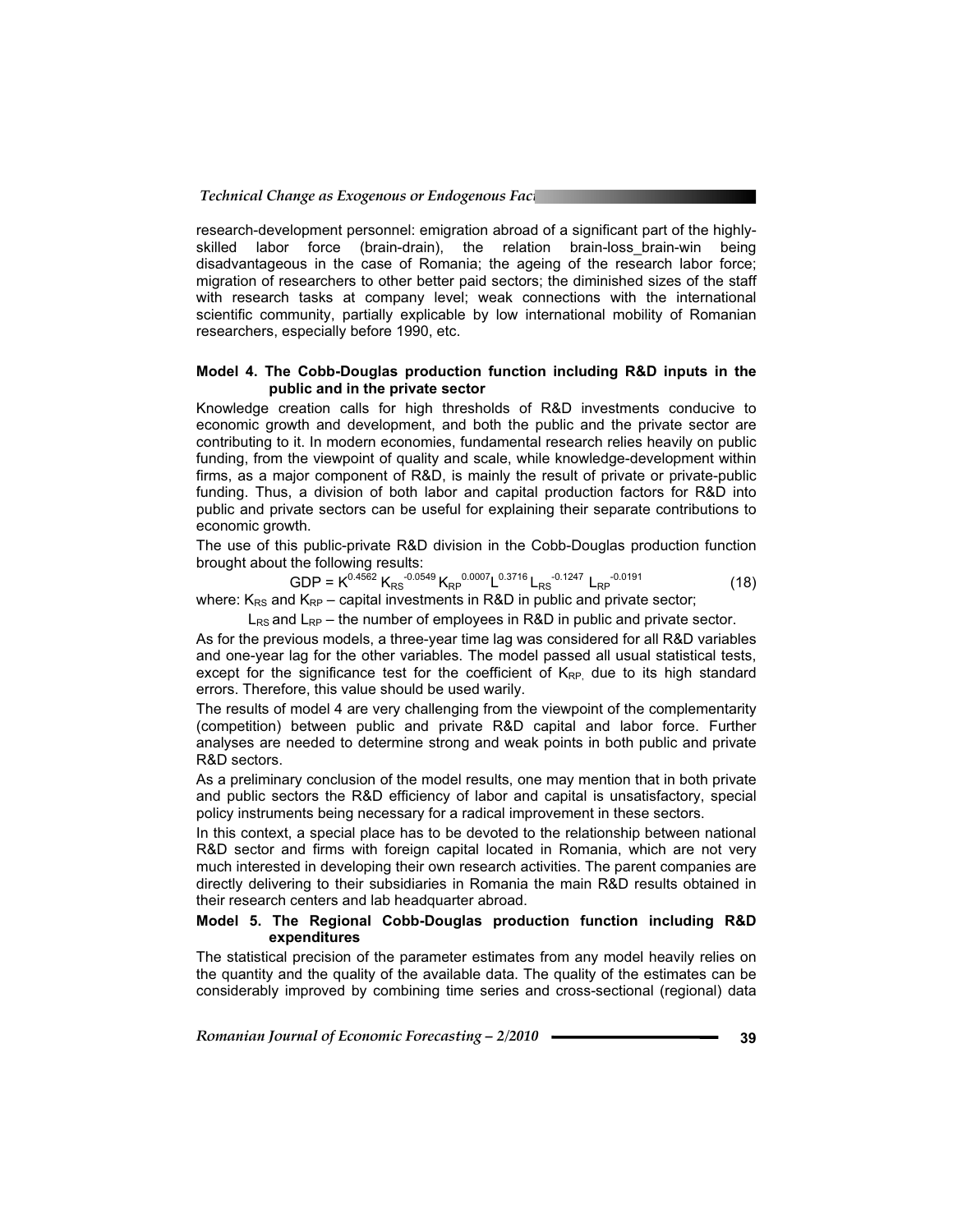into a panel dataset. Thus, a sample of time series data ranging from 2000 to 2006 and one of regional data (the eight Romanian development regions) were pooled in order to provide a richer set of information (56 values/observations) for estimating the production function model. The variables of this R&D regional model of production function are:

- output: annual Gross Domestic Product by region;
- capital: gross fixed capital formation by region; in order to estimate it we had to split up the national gross fixed capital formation using regional gross investments (in industry, constructions, transport and services) as a distribution key;
- labor: annual employed population by region;
- R&D capital: annual R&D expenditures by region as a proxy for the investments in the research and development sector;
- R&D labor: annual R&D employees by region.

We obtained the following estimations:

 $GDP = 3.022 K^{0.3002} K_R^{0.0494} L^{0.5369} L_R^{0.0973}$  (19)

where: GDP – output: Gross Domestic Product;

K,  $K_R$  – capital, R&D capital;

L,  $L_R$  – labor, R&D labor.

The parameters of this model were estimated as usual with the Eviews software package and the model was validated by usual statistical tests.

Because of regional data availability, this model is envisaging a shorter time span (2000-2006) as compared to the previous models (1990-2007), thus providing the perspective of a period of sustained economic growth. The regression results changed accordingly, indicating a major shift in the factor contributions to the economic growth, especially for the R&D variables, all having positive coefficients.

**Table 2**

|  | Factor shares in GDP growth based on regional panel data, 2000-2006 |  |
|--|---------------------------------------------------------------------|--|
|  |                                                                     |  |

| <b>Production factors</b> | Factors' shares in GDP (%) |
|---------------------------|----------------------------|
| Capital                   | 30.51                      |
| R&D expenditures          | 5.02                       |
| Labor                     | 54.58                      |
| R&D employees             | 9.89                       |
| .<br>.                    |                            |

*Source: Authors' computations.* 

The main novelty is an increased contribution of the employed population to the economic growth, as the panel data estimates of the Cobb-Douglas production function clearly show that in the recent years the labor had a much higher share than the capital in the GDP growth (Table 2), mainly based on labor productivity improvements. This statement holds on for the entire economy and for the R&D sector as well. Both R&D expenditures and employees have had a significant positive impact on the Romanian economic growth during 2000-2006.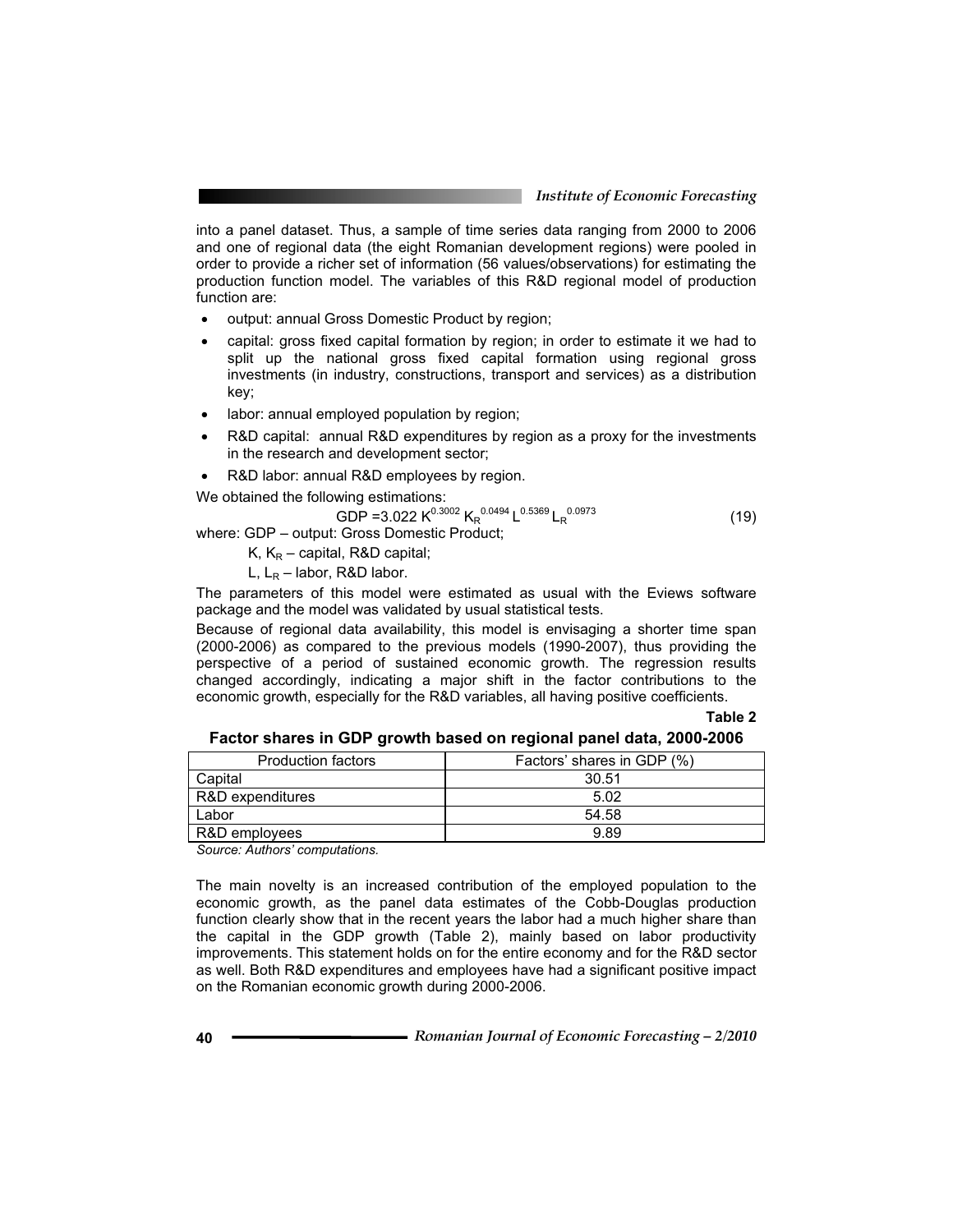The analysis of the technological change contribution to economic growth undertaken for various models, datasets and time-horizons pursues to identify a balanced position between the dangers of over- or under-investment in certain activity sectors, aiming at achieving the optimum, which would be materialized in a superior dynamics of the efficiency in Romania comparatively to other countries, this being a fundamental condition of economic convergence.

# **Summary and final remarks**

Scientific research broadens the knowledge horizon and improves opportunities for satisfying the needs of the human society as well. In the last decades, the rapid growth in research and development expenditures and their orientation towards practical, exacting purposes have determined an increased interest in learning about their efficiency by explicitly including R&D in the economic growth models.

The assumption that there is an exogenous character of technical progress adopted by the neoclassical theory of economic growth was early challenged by new theoretical and empirical developments. Under the theoretical aspect, researchers have attempted to prove the endogenous character of technical progress, while from the empirical viewpoint they have tried to model the technical change by including R&D data into the economic growth models. Many of these empirical studies use production function models that might be interpreted as pertaining to the category, which renders the effects of technological change endogenous. A new class of endogenous economic growth models (Romer (1990), Grossman and Helpman (1991a and 1991b), and Aghion and Howitt (1992) aimed to explain the role of technological progress as the primary determinant in the growth process and treated it as an endogenous variable based on a knowledge/technology production function that describes the evolution of knowledge creation.

This study aimed at estimating the contribution of the technological change to the Romanian economic growth in a Cobb-Douglas aggregate production function framework using both the neoclassical model of exogenous technological change and the knowledge production function that includes different R&D-related variables to account for endogenous technological progress. The estimations from various models all indicated an disappointingly low contribution of the technical progress in Romanian GDP growth.

The lack of "critical mass" of R&D funding and labor force is one of the main causes of the economic and social underperformance of the sector, associated with insufficient coherence of policy instruments and strategic approaches on medium and long terms. The negative impact of the labor force employed in the R&D sector on GDP in Romania is explained by the constant drop in number of employees after 1990, and also by means of other negative influences such as brain-drain, ageing of the labor force in the research sector, migration of researchers to other better paid activity sectors, the diminished size of the staff with research tasks at company level, and the weak connections to the international scientific community, etc.

The New Growth Theory suggests for central and local public authorities the following strategic rigors aiming at increasing the role of R&D in economic and social domains: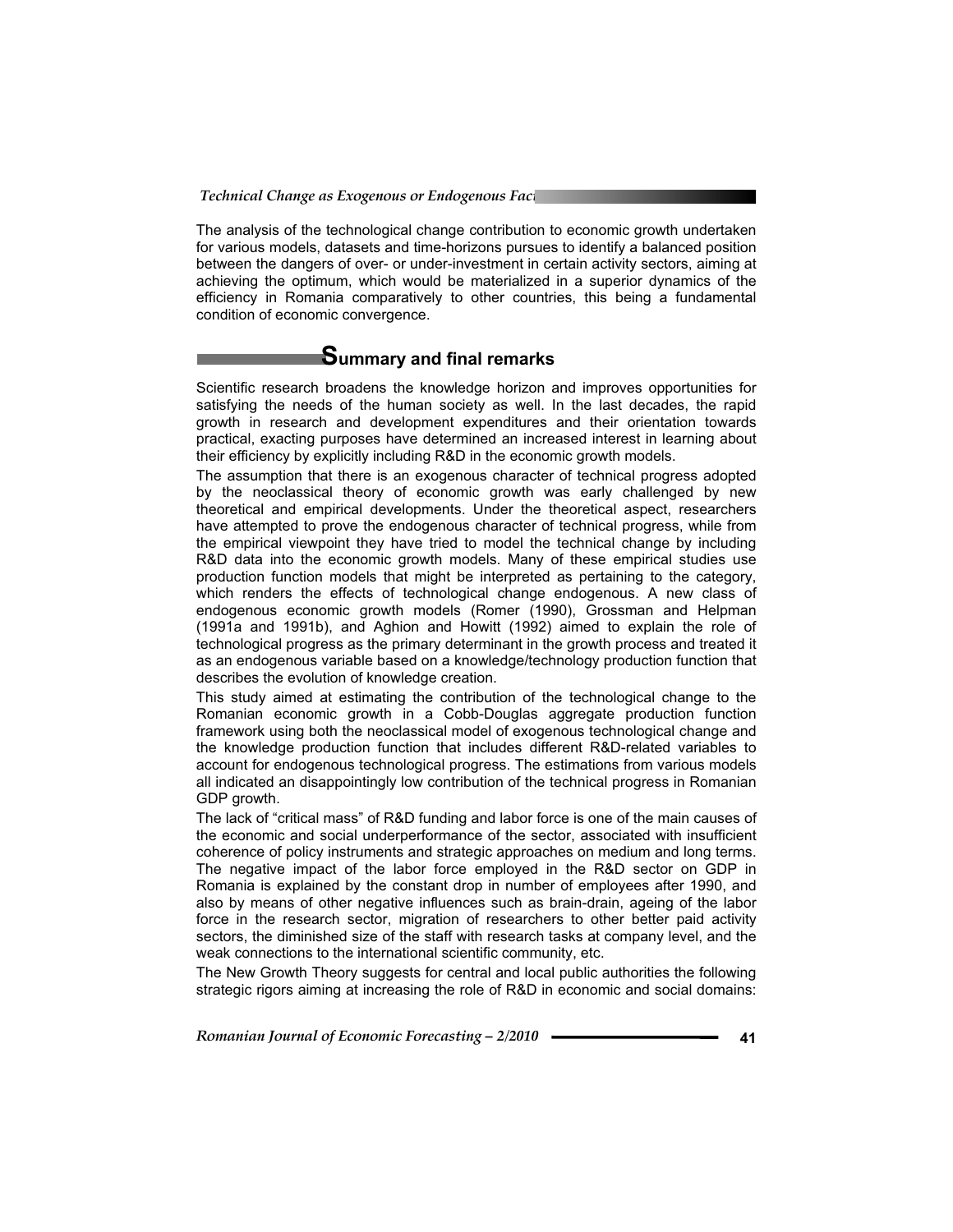*Institute of Economic Forecasting*

in economic growth, all kinds of knowledge and ideas, whether large or small, are playing a determinant role, including learning by doing; knowledge-based growth is stimulating the self-reinforcing cycle (virtual circle) in the sense that faster growth triggers new knowledge which in turn is the base of further growth; focusing on creating new knowledge both in universities and industrial sectors separately and/or in close and permanent cooperation; taking into consideration the positive feedback and quasi-chaotic development patterns of knowledge-based growth which implies new techniques of risk management; the risk in the R&D sector is greater on medium and long term, especially in relation to cutting R&D funds or eliminating them; the geographic pattern of economic growth could be started and shaped by the ability of institutions and decisions makers to boost knowledge creation and diffusion at both macro and micro levels where public-private partnership embrace specific schemes and ways of implementation.

The increased investments in research-development and innovation can be conceived but in a coherent, comprehensible framework, in which all production factors are involved in a convergent manner, in contrast to the current situation in Romania, marked by the lack of complementarity, of coordination in the capital-labor relation, which are shown sometimes under opposite forms: machinery and tools at high technical level which are not used at their full potential due to the insufficient training of the personnel, but also well-trained workers who can no longer put to good use their creativity in the absence of the corresponding material capital. Increasing the volume of public and private investments as well in R&D must be accompanied by their careful allocation by fields and sectors depending on the specialization capacity of Romania in this field in terms of efficiency and high economic, social, technological and environmental competitiveness.

This study can only be regarded as a first step in R&D-based models for explaining the determinants of endogenous economic growth in Romania. Since the period of time under consideration is relatively short and includes the complex and difficult years of transition to the market economy, further investigations using different production models for a longer time span must follow in order to provide better estimates of the nature and the impact of technological change in Romania. Important lessons could be learned from the impact of worldwide financial and economic crisis, the impact of which could radically change the relationships between the endogenous factors of technological progress.

## **References**

- Aghion, P. and P. Howitt (1992), "A Model of Growth through Creative Destruction", *Econometrica*, pp. 323-351.
- Aghion, P. and P. Howitt (1998), "*Endogenous Growth Theory* ", Cambridge: MIT Press.
- Arrow, K. (1962), "The economic implications of learning by doing", *Review of Economic Studies*, 29: 155-73.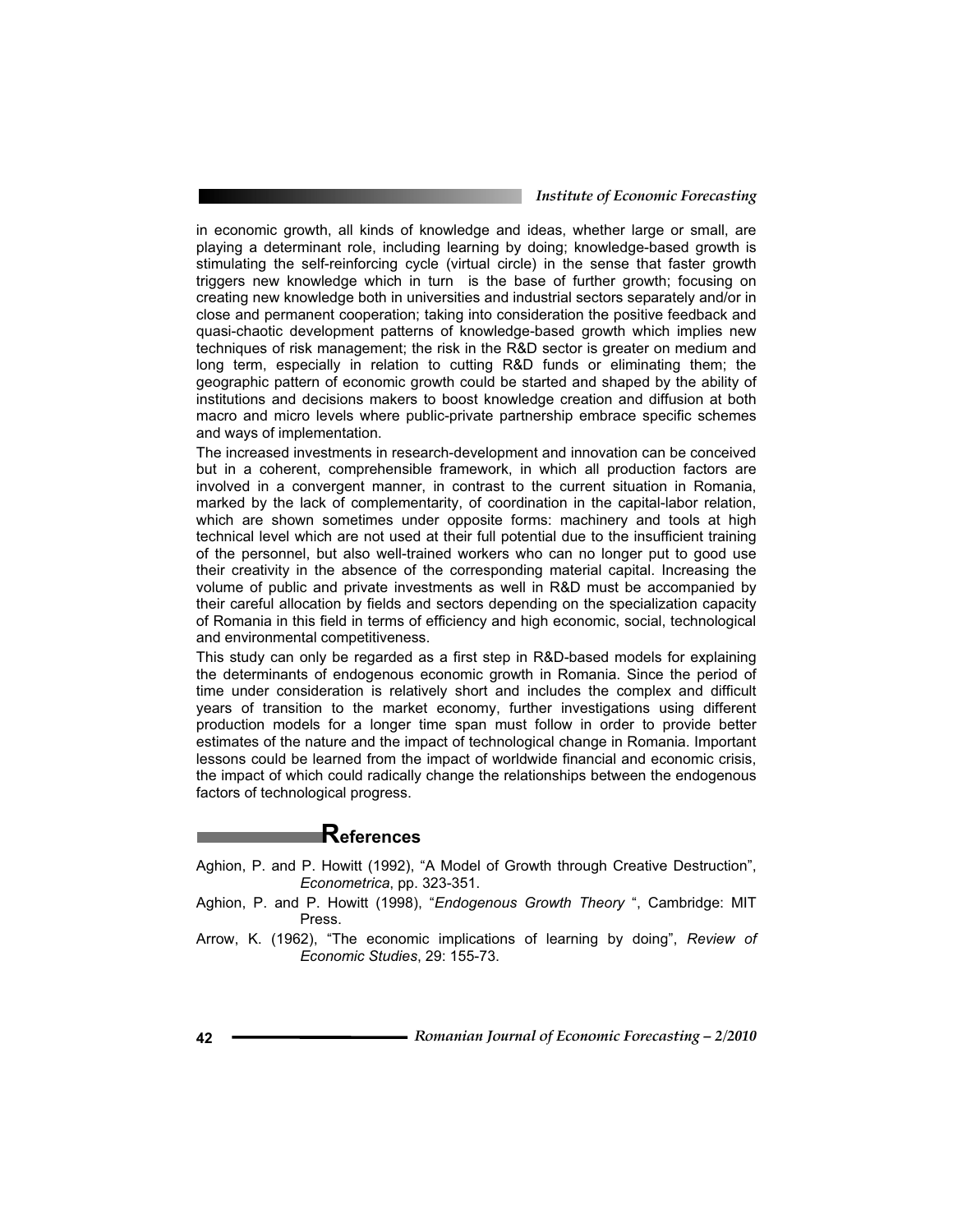*Technical Change as Exogenous or Endogenous Factors* 

- Arrow, K.(1962), "Economic Welfare and the Allocation of Resources for Inventions", in *The Rate and Direction of Inventive Activity*, Princeton University Press.
- Andrews, F. (1979), "*Scientific Productivity: The Effectiveness of Research Groups in Six Countries"*, Cambridge University Press.
- Barro, R. (1991), "Economic Growth in a Cross-Section of Countries", *Quarterly Journal of Economics*, 106: 407-444.
- Barro, R., Mankiw, N. and X. Sala-i-Martin, (1995) "Capital Mobility in Neoclassical Models of Growth", *American Economic Review*, 85(1): 103-115.
- Brynjolfsson, E. and L. M. Hitt, (1995) "Information Technology as a Factor of Production: The Role of Differences among Firms", in *Economics of Innovation and New Technology,* 3: 183–99.
- Cameron, G. and J. Muellbauer (1996), "Knowledge, Increasing Returns, and the UK Production Function", In: Mayes, D. (ed.), *Sources of Productivity Growth in the 1980s*, Cambridge: Cambridge University Press.
- Cobb, C.W. and P.H. Douglas (1928), "A Theory of Production", in *American Economic Review*, 18: 139-165.
- Denison, E. (1985), "*Trends in American Economic Growth",* Washington: Brookings Institution.
- Fabricant, S. (1954), "Economic Progress and Economic Change", 34th Report of the National Bureau of Economic Research , New York: NBER.
- Foster, R.N. (1985), "Improving the Return on R and D", in *Research Management*, no.1.
- Griliches, Z. (1958), "Research Costs and Social Returns: Hybrid Corn and Related Innovation", in *The Journal of Political Economy*, 5: 419-431.
- Griliches, Z. (1979), "Issues in Assessing the Contribution of Research and Development to Productivity Growth**"**, in *Bell Journal of Economics,*  10: 92–116.
- Griliches, Z. (1980), "Returns to R&D Expenditures in the Private Sector", In: Kendrick, K.W. and Vaccara, B. (eds.), *New Developments in Productivity Measurement,* Chicago University Press.
- Griliches, Z. (1980), "R&D and the productivity slowdown", *American Economic Review,* 70: 343-348.
- Griliches, Z. (1988), "Productivity Puzzles and R&D: Another Non-explanation", *Journal of Economic Perspectives,* 2: 9-21.
- Griliches, Z. and F., Lichtenberg (1984) "R&D and Productivity Growth at the Industry Level: Is There Still a Relationship?", In: Griliches, Z. (ed.) *R&D, Patents and Productivity,* Chicago University Press.
- Griliches, Z. and J. Mairesse (1984), "Productivity and Research Development at the Firm Level", pp. 339-374, In: Griliches (ed.), Research and Development, Patents and Productivity, Chicago University Press.
- Griliches, Z. and J. Mairesse (1998), "Production functions: The search for identification", In: *Econometrics and economic theory in the 20th*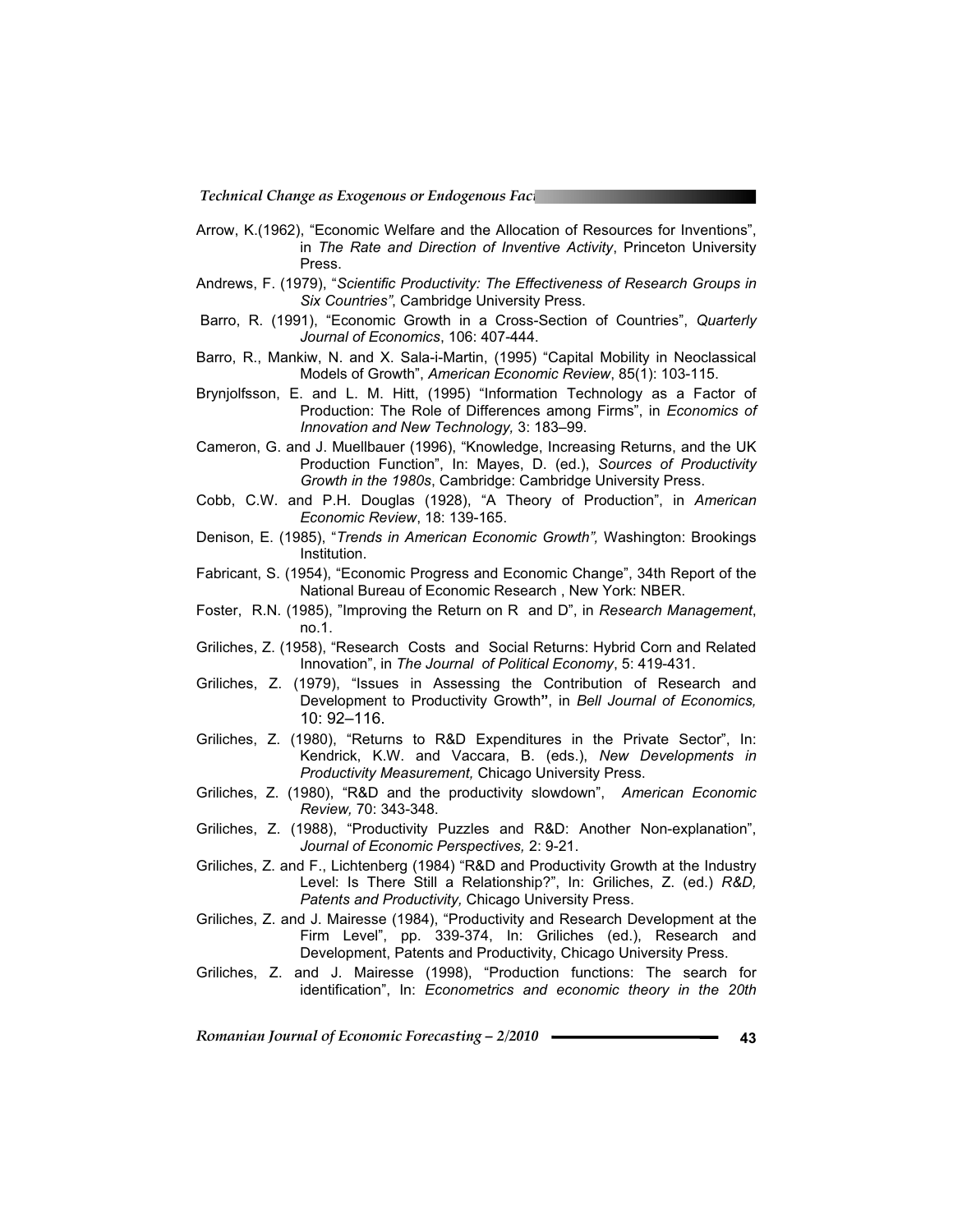*century: the Ragnar Frisch Centennial Symposium*, Cambridge University Press, pp.169-203.

- Griliches, Z. and Ringstad, V. (1971), "*Economies of Scale and the Form of the Production Function"*, Amsterdam: North Holland.
- Grossman, T.and E. Helpman (1991), "*Innovation and Growth in the Global Economy"*, MIT Press.
- Hall, R. (1990), "Invariance Properties of Solow's Productivity Residual", In: Diamond, P., (ed.), *Growth/Productivity/Unemployment: Essays to celebrate Bob Solow's birthday*, Cambridge, MA: MIT Press, pp. 71-112.
- Hart, A. (1966), "A Chart for Evaluating Product Research and Development", In: *Operational Research Quarterly*, 17
- Hawke, G.R.(1970), *Railways and Economic Growth in England and Wales*, Oxford.
- Hess, S.W. (1962), "A Dynamic Programming Approach to R and D Budgeting and Project Selection", in *IRE Transactions on Engineering Management*, 9(4).
- Hicks, J.R. (1932), *The Theory of Wages*, Second Edition (1963), St Martin's Press, New York.
- Jorgenson, D. (1990), "Productivity and Economic Growth", in Berndt, E. and Triplett, J. *Fifty Years of Economic Measurement*, Cambridge, MA: NBER, pp. 19-118.
- Kaldor, N. and J. Mirrlees (1962), "A New Model of Economic Growth", *Review of Economic Studies*, pp. 174-245.
- Kiefer D.M. (1964), "Winds of Change in Industrial Chemical Research", in *Chemical and Engineering News*, 42: 88-109.
- Lichtenberg, F., R. (1995), "The Output Contributions of Computer Equipment and Personal: A Firm-Level Analysis.", in *Economics of Innovation and New Technology* No.3, pp. 201–217.
- Lucas, R. (1988), "On the Mechanics of Economic Development", in *Journal of Monetary Economics*, 22 (1): 3-42.
- *Mairesse*, *J*. (*1978*), "New estimates of embodied and disembodied technical progress", in *Annales de l'INSEE*, 30-31: 681-720.
- Mansfield, E. (1971), "Social and Private Rates of Return from Industrial Innovations", in *Quarterly Journal of Economics*, vol.91.
- Mansfield, E. (1980), "Basic Research and Productivity Increase in Manufacturing", *American Economic Review*, 70: 863-73.
- Matthews, R.C.O., Feinstein, C. and J. Odling-Smee (1982), *British Economic Growth 1856-1973,* Oxford.
- Muellbauer, J. (1986), "The Assessment: Productivity and Competitiveness in British Manufacturing", *Oxford Review of Economic Policy*, 2(3): 1-25
- Nadiri, M. (1980), "Sectoral productivity slowdown", *American Economic Review*, 70: 349-355.
- Romer, P., M. (1986), "Increasing Returns and Long-run Growth", Journal of Political Economy, 94(5): 1002-1037.
- **44** *Romanian Journal of Economic Forecasting 2/2010*